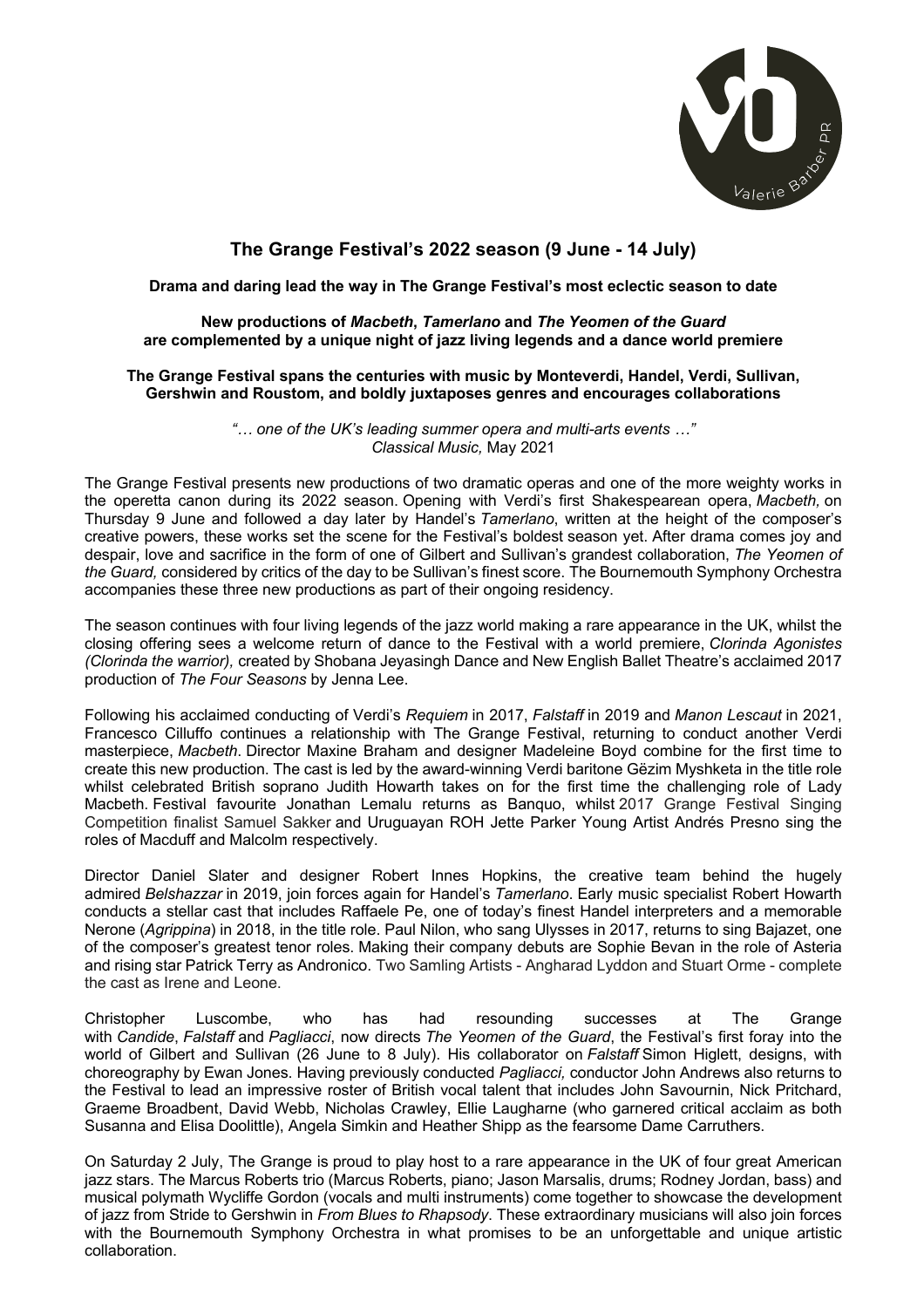Dance makes a welcome return to The Grange Festival showcasing contrasting, yet complementary performances of ballet and dance by two pioneering UK dance companies: New English Ballet Theatre and Shobana Jeyasingh Dance. Both companies offer original and individual responses to Baroque musical masterpieces. The first half of the evening comprises NEBT's acclaimed 2017 production of *The Four Seasons,*  a 45-minute neoclassical ballet choreographed by Jenna Lee and set to Max Richter's daring 2012 recomposition of Vivaldi's 1723 violin concerti of the same name. This is followed by the world première of *Clorinda Agonistes (Clorinda The Warrior),* created by Shobana Jeyasingh. Monteverdi's ground-breaking operatic cantata *Combattimento di Clorinda e Tancredi,* composed in 1624, will be performed live alongside Kareem Roustom's contemporary (2021) version of the same story.

Artistic Director Michael Chance comments: "Live theatrical and musical performance was temporarily suspended globally by Coronavirus. It was never going to be dormant for long. The need and the desire to perform, and to witness and be transformed by that live performance is at the core of what it is to be human. Our 2022 Festival at The Grange covers a wide and eclectic range – operatic masterpieces, jazz luminaries, barrier-breaking dance, and all live and spontaneous. Music knows no boundaries and opens minds and hearts. I hope that a visit to The Grange next summer enjoyably demonstrates these truths to the full."

The season brochure can be downloaded here.

General booking opens on 1 March 2022

Website - YouTube – Facebook – Twitter – Instagram

**The information in this press release is correct at the time of sending. Please check the company's website and social media for the latest updates.**

### **For press enquiries, please contact:**

Jacqueline Whitbread / Rita Grudzień at Valerie Barber PR jacqueline@vbpr.co.uk / rita@vbpr.co.uk / +44 (0) 20 7586 8560 www.vbpr.co.uk

*We at Valerie Barber PR are committed to protecting your personal information and so we are letting you know that we are storing your email address, work telephone numbers and work postal address on our database so that we can keep you up to date with news on our*  clients. You can ask us to stop using your information at any time by emailing us at info@vbpr.co.uk. You may also request access to the *personal data we have about you, request that any incorrect personal data we have about you be rectified, or request that we erase your personal data. If you have any questions about how we care for and use your personal information please let us know us at*  info@vbpr.co.uk*.*

**Please note the new start time of 17:00 for all performances, including Sundays.**

**9, 11, 17, 25, 30 June, 5 July 2022 Verdi** *Macbeth* Event page

**Francesco Cilluffo** conductor | **Maxine Braham** director | **Madeleine Boyd** designer | **Matt Haskins** lighting designer | **Gëzym Myshketa** Macbeth | **Judith Howarth** Lady Macbeth | **Jonathan Lemalu** Banquo | **Samuel Sakker** Macduff | **Andrés Presno** Malcolm | **Bournemouth Symphony Orchestra**

**10, 18, 24, 29 June, 3 July 2022 Handel** *Tamerlano* Event page

**Robert Howarth** conductor | **Daniel Slater** director | **Robert Innes Hopkins** designer | **Johanna Town** lighting designer | **Raffaele Pe** Tamerlano | **Paul Nilon** Bajazet | **Sophie Bevan** Asteria | **Patrick Terry** Andronico | **Angharad Lyddon** Irene| **Stuart Orme** Leone | **Bournemouth Symphony Orchestra**

**26, 28 June, 1, 6, 8 July 2022 Gilbert & Sullivan** *The Yeomen of the Guard* Event page

**John Andrews** conductor | **Christopher Luscombe** director | **Simon Higlett** designer | **Paul Pyant** lighting designer **| Ewan Jones** choreographer **| John Savournin** Sir Richard Cholmondeley | **Nick Pritchard**